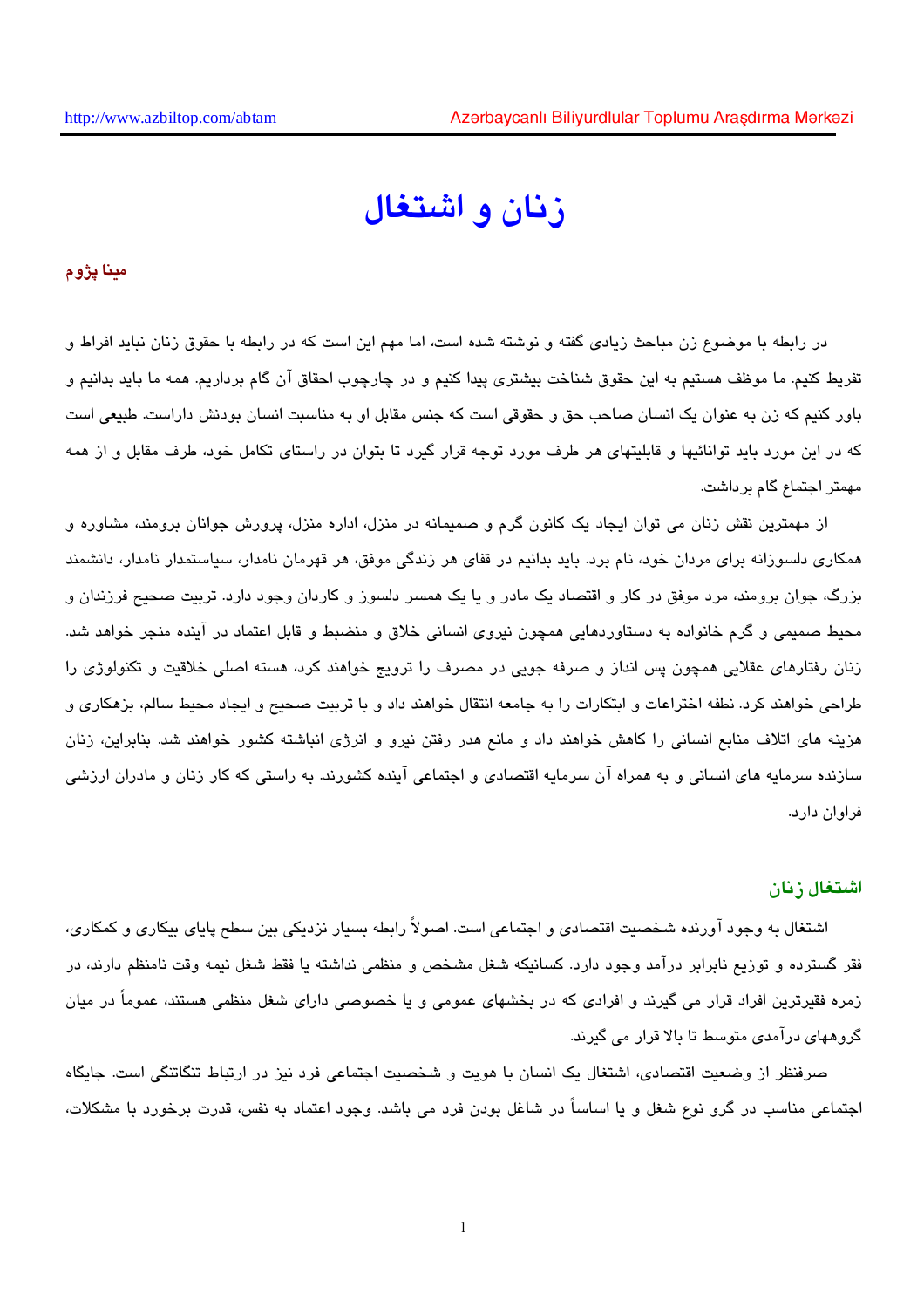روحیه سالم و با نشاط، توانمندی و خلاقیت و ابتکار، مسئولیت پذیری و خلاصه بسیاری از ویژگیهای دیگر را در انسانی که دارای شغلی رضایتمند می پاشد، میتوان بافت.

یکی از مشخصه های توسعه اقتصادی، اجتماعی و فرهنگی یک کشور توزیع نیروی کار شاغل در وضعیت شغلی است که بازگو کننده تمرکز و یا عدم تمرکز نیروی کار و سرمایه است. در این مشارکت زنان در صحنه های مختلف اقتصادی و اجتماعی نقش مهم و بسزایی دارد. ۲/۳ کارهای انجام شده در جهان توسط زنان انجام می گیرد، در حالیکه تنها ۱/۱۰ درآمد جهانی به آنان تعلق دارد. در کشورهای در حال توسعه زنان از نظر بهداشت، سواد و تحصیلات، امکانات رفاهی و اشتغال وضع مناسبی ندارند و اکثراً نتیجه کار آنان پنهان و در محاسبات درآمد خانواده و ملی محسوب نمی گردد.

در کشورهایی با توسعه متوسط و یا در حد پایینتر، در خیلی موارد زنان مجبورند کارهایی با دستمزد پایین را بپذیرند. عدم تحرک به منظور یافتن شغل بهتر و دستمزد بیشتر بر موقعیت زنان تأثیر می گذارد. به همین جهت به عنوان کارگر مزدبگیر کار می کنند و در فعالیتهای کم درآمد و بی ثبات به کار گمارده می شوند، زیرا دست اندرکار فعالیتهای تولیدی بودن، به عنوان نقش دوم آنها قرار دارد و به عنوان منبع اولیه درآمد خانواده محسوب نمی شود. با وجود این مسایل، زنان به خاطر فشارهای شدید فقر و بی پولی و به منظور نگهداری خانواده هایشان به جستجوی کار می پردازند.

## نگرشها نسبت به اشتغال زنان از گذشته تاکنون

در کشور ایران تاریخچه مشارکت زنان ایرانی به شرح زیر میباشد:

با گسترش صنایع در نقاط مختلف کشور و رشد فعالیتهای خدماتی نوین ملی در دوره ۵۵ – ۱۳۳۵ زنان به نحو فزاینده ای وارد بازار کار شدند. سهم زنان در بازار کار از ۹/۵ ٪ در سال ۱۳۳۵ به ۱۴/۸ ٪ در سال ۱۳۵۵ افزایش یافت. پس از انقلاب به سبب عوامل مختلف از جمله تحریمهای اقتصادی کشورهای صنعتی و سپس آغاز جنگ تحمیلی، اقتصاد کشور دچار رکود شد. این امر علاوه بر مسائل اجتماعی، شمار زنان فعال در کشور را کاهش داد.

در فاصله سالهای ۶۵ – ۱۳۵۵ سهم زنان و دختران جوان در بازار کار به شدت کاسته شد. افزایش کوشش تحصیلی از یکسو و رکود فعالیتهای اقتصادی و کاهش مزد واقعی از سوی دیگر از ورود بسیاری از نیروهای بالقوه به بازار کار جلوگیری کرد. با پایان گرفتن جنگ و بهبود وضعیت اقتصادی کشور، به تدریج به تعداد زنان در بازار کار کشور افزوده شد. در سال ۱۳۷۰ شمار فعالان زن به بیش از ۱/۶ میلیون نفر رسید و نسبت زنان شاغل بر کل جمعیت فعال به ۱۱/۷ ٪ افزایش یافت. در فاصله سالهای ۷۵ – ۱۳۷۰ نیز این روند صعودی تداوم یافت. تعداد زنان فعال از مرز ۷۰۰۰۰۰۰ نفر گذشت و ۱۲/۷ ٪ از کل نیروی کار کشور به زنان اختصاص یافت. با این وجود سهم زنان شاغل در سال ۱۳۷۵ همچنان کمتر از سال ۱۳۵۵ بود. روند افزایش سهم زنان در بازار نیروی کار از سال ۱۳۷۶ نیز همچنان ادامه داشته و در پایان سال ۱۳۸۰ به حدود ۱۴/۵ ٪ رسید.

افزایش عرضه بسیاری از کالا و خدماتی که در گذشته زنان خانه دار مشخصاً تولید می کردند سبب شد که زنان اوقات فراغت بیشتری بیابند و بتوانند علاوه بر امور منزل، ساعاتی را به فعالیتهای اقتصادی اختصاص دهند. در دهه های اخیر تفکر سنتی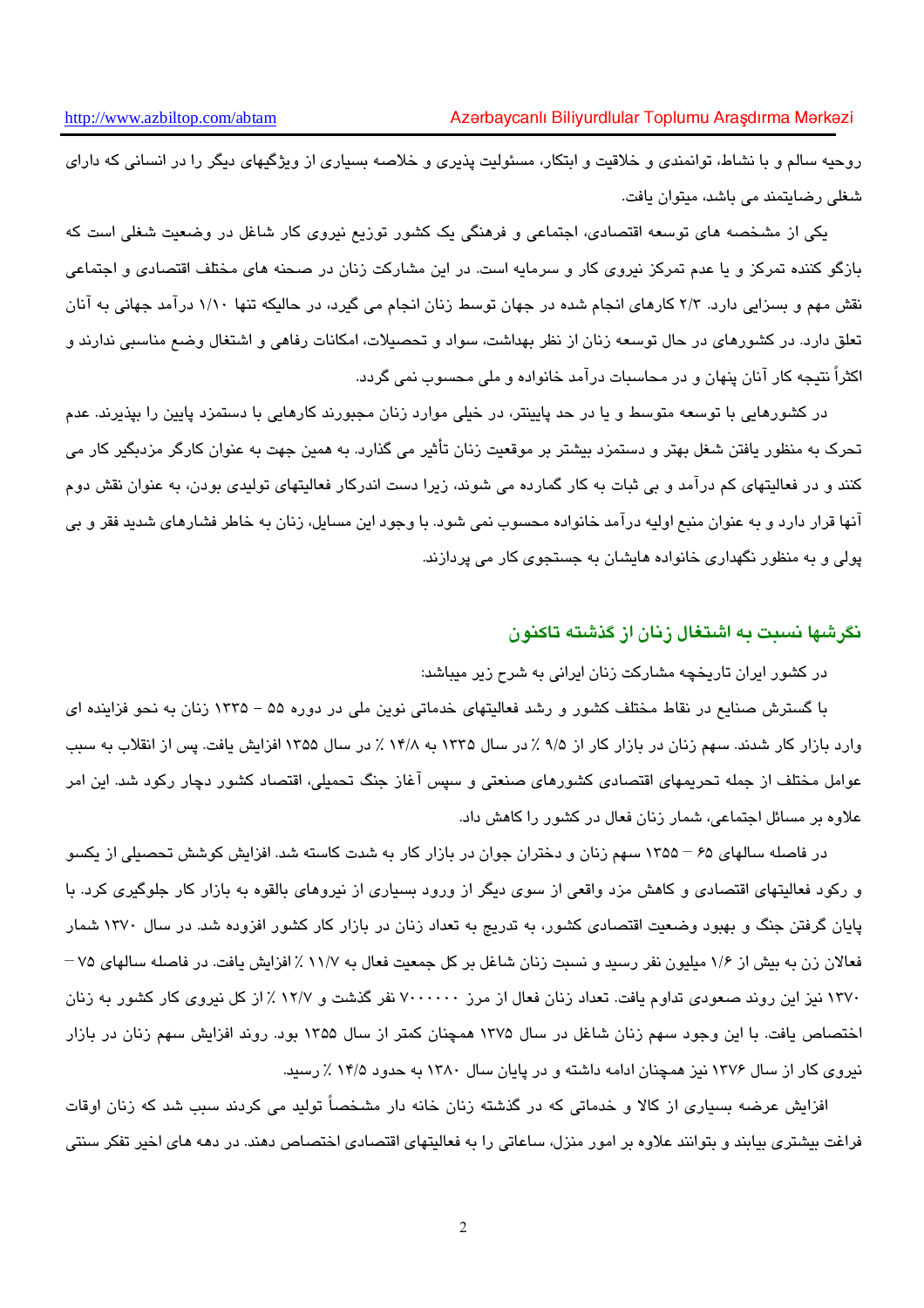لزوم خانه نشینی زنان و دختران دچار تحولی مثبت شد و بسیاری از خانواده های سنتی پذیرفتند که دختران و زنان هم می توانند در خارج از منزل فعالیت داشته باشند. افزایش سطح تحصیلات و مهارت از یکسو و تسلط وضعیت تورمی که قدرت خرید خانوارها را به شدت کاهش داده است از سوی دیگر، سبب افزایش سهم زنان در بازار کار شده است.

# مشكلات وموانع اشتغال زنان

بخشی از مسایل و مشکلات اشتغال زنان موانع توسعه ای است که به ساختار کشورها مربوط می شود و بخشی از آن موانع غیرتوسعه ای یعنی فرهنگی است:

## الف- مشكلات و موانع توسعه اي:

شواهد نشان می دهد که سیاستهای توسعه که توسط بسیاری از کشورهای جهان سوم دنبال می شود، به بدتر شدن شرایط زندگی افراد فقیر روستایی منتھی می گردد. مطالعات نشان می دهد که صدها میلیون نفر از مردم بینهایت فقیر در سراسر دنیا از توسعه اقتصادی صدمه دیده اند. اگرچه زنان و مردان قربانیان توسعه می باشند، اما برای زنان تطبیق با موقعیت جدید مشكلتر است. زیرا از یک طرف تعهدات و مسئولیتهای خانوادگی آنها را کم تحرک از مردان می سازد و از طرف دیگر رسوم و سنن فرصتهای شغلی آنها را محدود می سازد. آنان معمولاً از آموزش و مهارت کمتری برخوردارند و این امر محدودیتهای زیادتری برایشان به وجود می آورد. همچنین اکثر زنان کشورهای جهان سوم که در مشاغل سنتی به کار مشغولند، با ورود تکنولوژی جدید کار را به مردان واگذار می کنند.

ب- مشكلات و موانع غير توسعه اي:

#### ١– موانع فيزيولوژيکي:

دختران به هنگام تولد به طور متوسط کمی از پسران کم ورنترند، اما میزان مرگ و میر پسران در سال اول زندگی کمی بیشتر از دختران است و در پایان راه مردان زودتر از زنان می میرند، یعنی متوسط عمر زنان از مردان بیشتر است. بطور متوسط قدرت فیزیکی زنان کمتر از مردان است.

#### ٢- موانع فرهنگي:

دانشمندانی چون افلاطون، ارسطو و ژان ژاک روسو معتقدند که زنان و مردان دارای استعدادهای مشابهی هستند، ولی از لحاظ جسمی تفاوتهایی دارند که در گذر زمان به عنوان موانع فرهنگی این اختلاف بیشتر شده است.

## ٣- موانع اجتماعي:

موانع اجتماعی عبارتند از: آموزشی، تفکیک موارد شغلی و … ۴ – موانع اقتصادى:

موانع اقتصادى عبارتند از:

الف- کار در خانه بدون دستمزد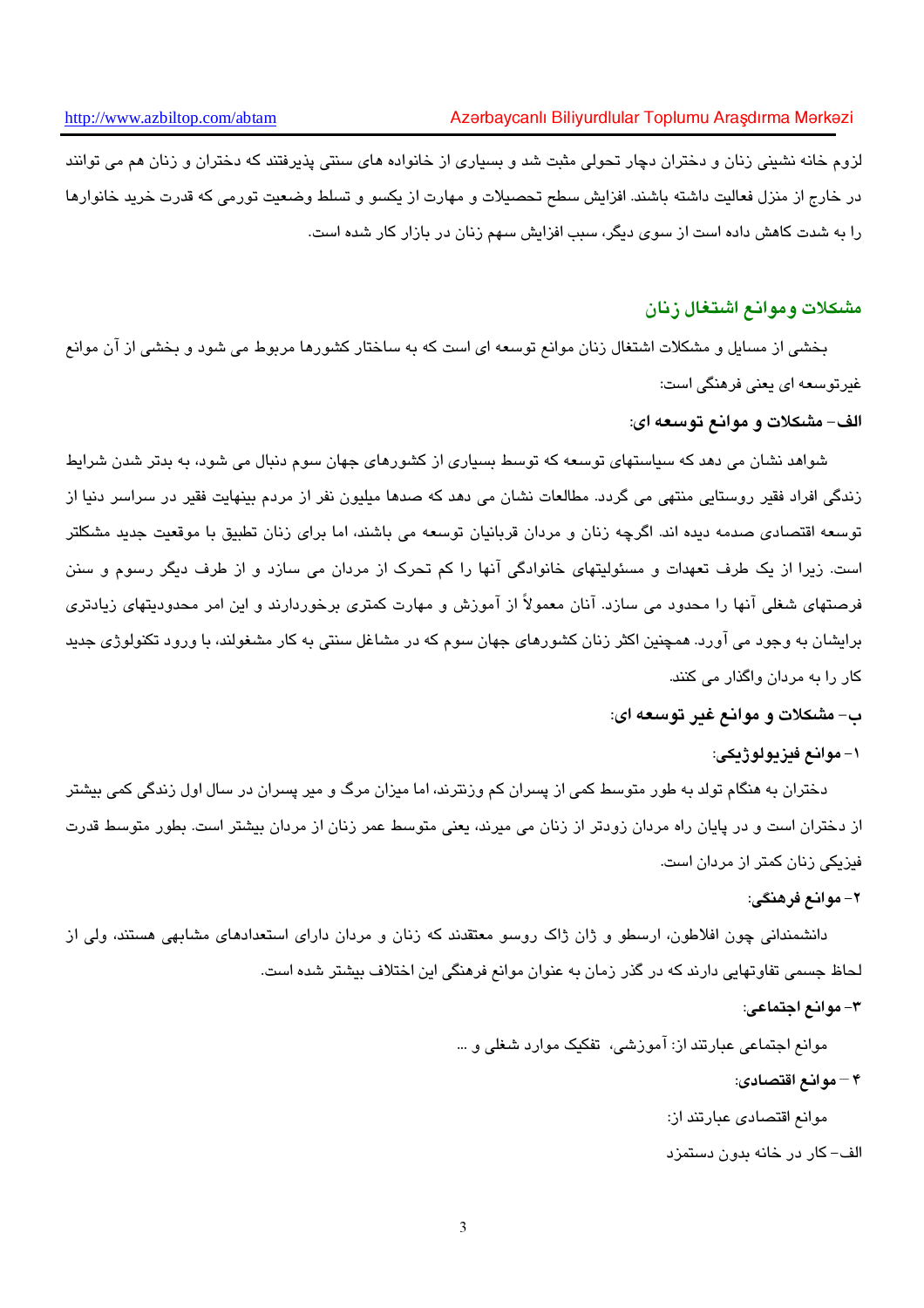ب– اختلاف سطح دستمزد در سراسر دنیا: دستمزد زنان از مردان پایینتر است. بالاترین آن در سوئد ۹۰ ٪، انگلستان ۷۰ ٪، کانادا ۶۳ ٪، ژاپن ۵۱ ٪، آلمان ۷۸ ٪، فرانسه ۸۱ ٪ حقوق مردان می باشد.

# مشكلات اشتغال زنان ايران

طبق نظرسنجیهای انجام شده مشکلات عدیده ای وجود دارد که این مشکلات را به صورت جدول و نمودار زیر نشان داد:

| درصد | مشكلات اقتصادى                                                  | رديف |
|------|-----------------------------------------------------------------|------|
| ۲۷   | محدودیت در انتخاب شغل                                           |      |
| ۲۷   | عدم استقلال مالي                                                |      |
| ۲۳   | فشار گرانی کالاها به دلیل مدیریت مخارج توسط خانم ها             | ٣    |
| ۲۳   | عدم برابری دستمزد خانمها و آقایان                               | ۴    |
| ١V   | عدم تأمین مالی خانمها پس از مرگ همسر                            | ۵    |
| ۳/۵  | وابستگی اقتصادی دانشجویان دختر به خانواده هایشان تا آخر تحصیلات | ۶    |

| درصد | مشكلات اجتماعي و حقوقي                            | رديف |
|------|---------------------------------------------------|------|
| ۴٠   | قوانين طلاق عليه زنان                             | ٧    |
| ٣٠   | عدم برابری زنان و مردان در محیط کاری و اجتماعی    | Λ    |
| ۲۰   | عدم دسترسی به مکانهای ورزشی و هنری و … مخصوص زنان | ٩    |
| ۲.   | محدوديت در انتخاب ظاهر دلخواه                     | ١.   |
| ١v   | قوانين ارث                                        | ۱۱   |
|      | دید زن نسبت به مرد                                | ۱۲   |

منبع: واحد نظرسنجي ماهنامه «اقتصاد ايران»

رابطه اشتغال زنان با رشد و توسعه اقتصادى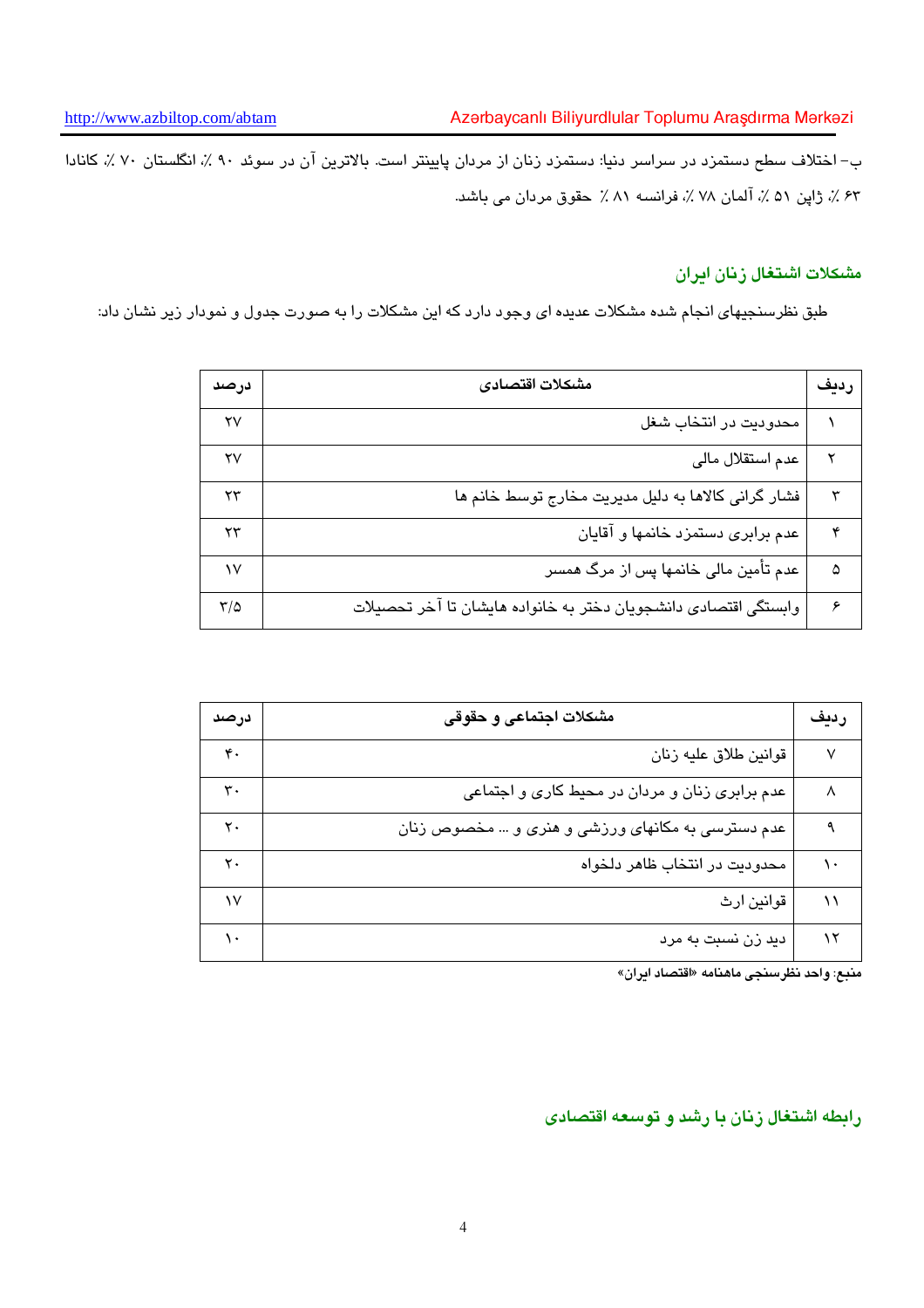الگوی رشد کلاسبک سعی در توضیح رشد بلند مدت اقتصاد در چارچوب نظام سرمایه داری دارد. از آنجا که تراکم سرمایه عامل اصلی رشد است، دستیابی به این هدف مستلزم سود است و هر چه سود بالاتر باشد رشد اقتصادی سریعتر خواهد بود و تمام مسایل از جمله مسأله زنان و اشتغال آنان تحت الشعاع قرار می گیرد. از این رو مشارکت زنان در فرآیند رشد، فقط به صورت ابزار تولید و آن هم در جهت به حداکثر رساندن سود بنگاهها دیده می شود که این دیدگاه جای بحث دارد.

توسعه یک فعالیت هدفدار و ارزشمند است که مستلزم مشارکت همه انسانها –اعم از مرد و زن – است. از این دیدگاه زن عامل فعال در توسعه اقتصادی است. ارزش اقتصادی زن در فعالیتهای غیراقتصادی خانواده پیامدهای اقتصادی دارد. باید زن را که در راه توسعه پایدار قدم برمی دارد، بیشتر در منافع مادی و معنوی مشارکت دهیم و با این سیاست حتی خانواده ها را مستحکمتر کنیم. زنان شهروندان درجه دو نیستند. این سیل عظیم و گرانبها را هنوز در توسعه پایدار کشور جای نداده ایم و ارزش واقعی آنها را ندانسته ایم. تجربه نشان داده است که زنان می توانند با حفظ شخصیت اجتماعی و مشارکت در فعالیتهای اقتصادی، نقش پر اهمیت خویش را در خانواده به نحو احسن ایفا کنند.

از طرفی علاوه بر اثر مثبت اشتغال بر کاهش نرخ رشد جمعیت، اشتغال زنان می تواند سطح فرهنگی جامعه را ارتقا بخشد. به یقین زنان با مشارکت در امور اجتماعی و اقتصادی، با آگاهی بیشتری به آینده خانواده و کشور خود خواهند اندیشید.

#### اصطلاح اسفنج بازار و اشتغال زنان

نیروی فعال در بخش غیر رسمی، سهم بزرگی از شاغلان مناطق شهری کشورهای درحال توسعه را به خود اختصاص میدهد. برخی از اقتصاددانان، بخش غیررسمی را اسفنج بازار کار نامیده اند، زیرا قادر است بسیاری از جویندگان کار را به خود جذب کند. در درون بخش غیررسمی زنان و کودکان از بقیه آسیب پذیرترند. محدود بودن فرصتهای شغلی در بخش غیر رسمی زمینه مناسبی را برای جذب زنان به بخش غیررسمی فراهم آورده است.

اصولاً زنان به بی ثبات ترین و کم درآمدترین مشاغل جذب می شوند. بسیاری از زنان خانه دار، قسمتی از کار واحدهای تولیدی را به صورت کارمزدی در منزل به انجام می رسانند و هر زمان که کارفرما با کمبود تقاضا یا مشکل مواد اولیه مواجه شد، زنان کار مزدبگیر شغل خود را از دست می دهند. انعطاف پذیری بالا و پایین بودن هزینه نیروی کار، بی نیازی به کارگاه وسیع برای جای دادن نیروی کار و پنهان بودن از دید نهادهای مالیاتی و مأموران بیمه، استقبال کارفرمایان از به کارگیری زنان کارمزدی را افزایش داده است. هیچ یک از این گروه شاغلان بیمه نیستند و هیچ گونه مزایای بازنشستگی و از کارافتادگی به آنان تعلق نمی گیرد. سهم زنان در فعالیت های بخش غیررسمی چشمگیر است. در سال ۱۳۷۵ بیش از ۱۲۰ هزار نفر از شاغلان زن مناطق شهری کشور، به طور مستقل به فعالیتهای اقتصادی اشتغال داشته اند، حدود ۴۴ هزار زن، کارکنان خانوادگی بدون مزد محسوب شده اند و وضعیت شغلی ۵۲ هزار نفر از زنان شاغل شهری نامشخص اعلام شده است. بخش بزرگی از کارکنان مستقل، کارکنان خانوادگی بدون مزد و کارکنان طبقه بندی نشده و نامشخص، در فعالیتهای غیررسمی به کار مشغولند. بنابراین بیش از ۲۰ درصد از زنان شاغل در مراکز شهری به فعالیتهای غیررسمی جذب شده اند.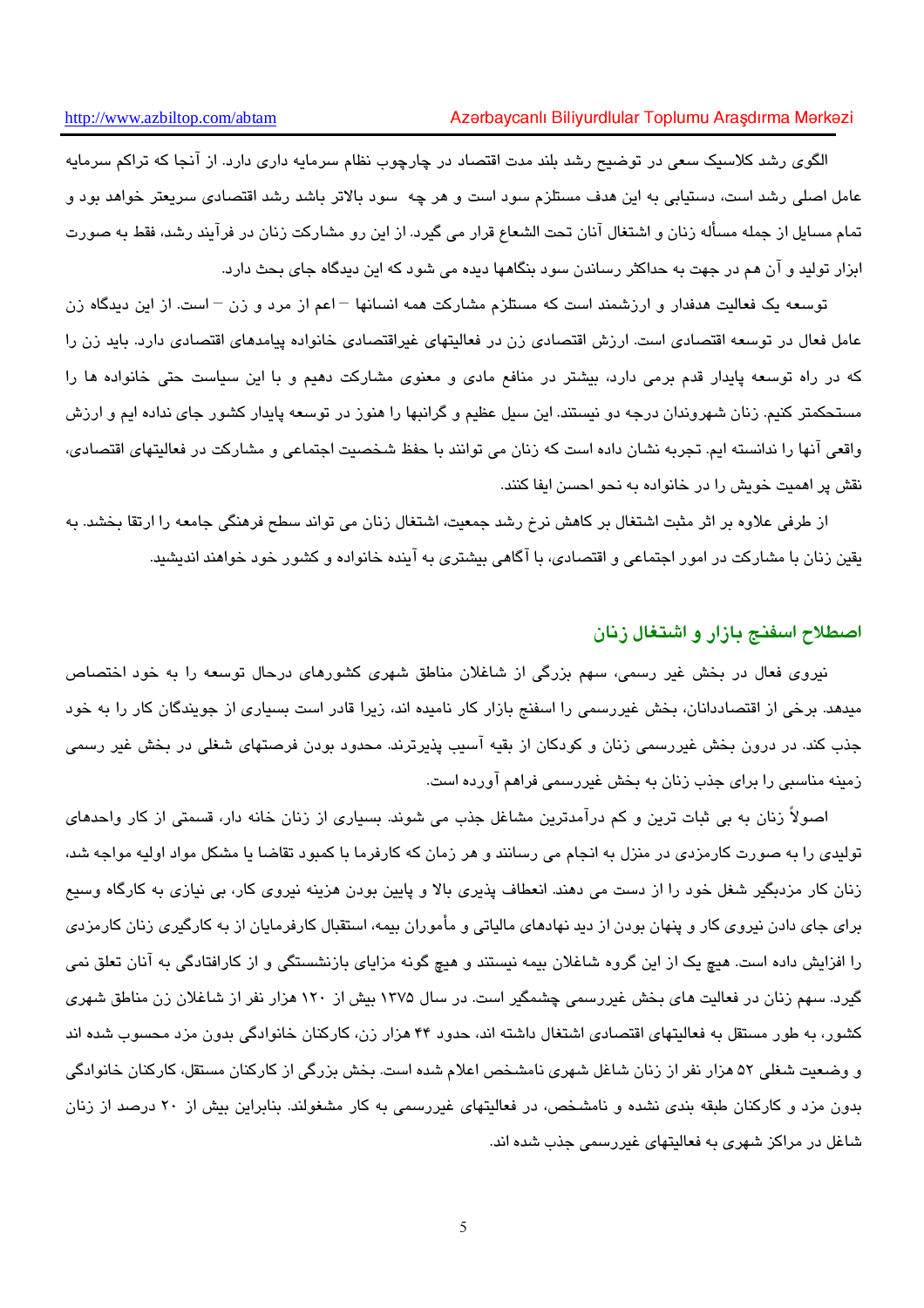با توجه به سهم فزاینده بخش غیررسمی در اشتغال مناطق شهری کشور و قابلیتهای اشتغال زایی این بخش، برخی از نهادهای عمومی از جمله وزارت کار و شهرداری ها، با ایجاد دوره های آموزشی آزاد فنی و حرفه ای و پرداخت وامهای مرتبط با خلق اشتغال، تأسیس بازارچه های خوداشتغالی و … تلاش کرده اند که بهره وری نیروی کار در فعالیتهای غیررسمی را افزایش دهند و بدین طریق بر درآمد این گروه بیفزایند.

کمبود آمار و اطلاعات سبب می شود که تنها تصاویر مبهمی از میزان مشارکت زنان در بخش غیررسمی ترسیم شود. با این وجود مسلم است که به دلیل محدودیتهای توان اشتغال زای<sub>ه</sub> در مؤسسات مدرن و بزرگ صنعتی و خدماتی کشور، زنان به طور فزاینده ای وارد مشاغل غیررسمی شده اند و با توجه به افزایش تعداد زنان فعال، این روند در سالهای آینده نیز ادامه خواهد یافت.

## وضعيت زنان جهان

وجود نابرابری ها بخصوص برای زنان در همه جوامع کم و بیش وجود دارد و توجه به این امر در چند سال اخیر از سوی سازمانهای مختلف بیشتر شده است. به گونه ای که تحقیقات و بررسیهای انجام شده توسط این مؤسسات مبنای بسیاری از برنامه ریزی های خرد و کلان کشور قرار گرفته است.

از چند سال پیش مطالعات و پژوهشهای متعدد از سوی سازمانهای جهانی ILO و UN در تجزیه و تحلیل موقعیت زنان در سطوح منطقه ای و ملی، میزان اشتغال آنان، عوامل بازدارنده فعالیت زنان، نگرشها و تمایلات زنان و نقش آنان در توسعه انجام شده است که سعی در آماده سازی افکار عمومی ملتها و سیاستگذاران و برنامه ریزان جهت حل مشکلات مربوط به دستیابی زنان به اشتغال بیشتر را داشته است.

زنان در زمینه های بسیاری از مردان عقبتر مانده اند. سواد، تحصیلات عالی، اشتغال، بهداشت و در بسیاری جنبه های دیگر، موقعت زنان مناسب آنان نمی باشد.

## دو نوع طرز تفکر لیبرالیسم از زنان و اشتغال آنان

گروه اول (کنیز) سعی در بازسازی اقتصاد کلاسیک در چارچوب جدید دارد. در این الگو بدون آنکه به اهداف اولیه الگوی کلاسیک لطمه ای وارد آید، سعی می شود آن را قابل دوام سازد. از اینرو با ارائه سیستمهای تأمین اجتماعی، ساعت کار، بیکاری و غیره سعی در ایجاد سنتز جدیدی دارد. الگوی اشتغال زنان نیز بدون آنکه در محتوای آن تغییری حاصل شود، از این وضعیت متأثر می شود.

دیدگاه دوم، دیدگاه سوسیالیستی است که در آن به حداکثر رساندن سود بنگاه شرط لازم برای رشد اقتصادی نیست، بلکه هدف سیستم، دستیابی به رشد اقتصادی در کوتاه ترین زمان ممکن است. هر چند که در این دیدگاه به جای سود، افزایش تولید ملی مطرح است و به مسأله توزیع عادلانه توجه بیشتری معطوف می شود، ولی به زن و اشتغال زنان نیز به عنوان ابزاری برای دستیابی به هدف (رفاه مادی) نگاه می شود. از اینرو اشتغال زنان نیز بایستی در جهت اهداف تولید جامعه قرار گیرد. نمونه بارز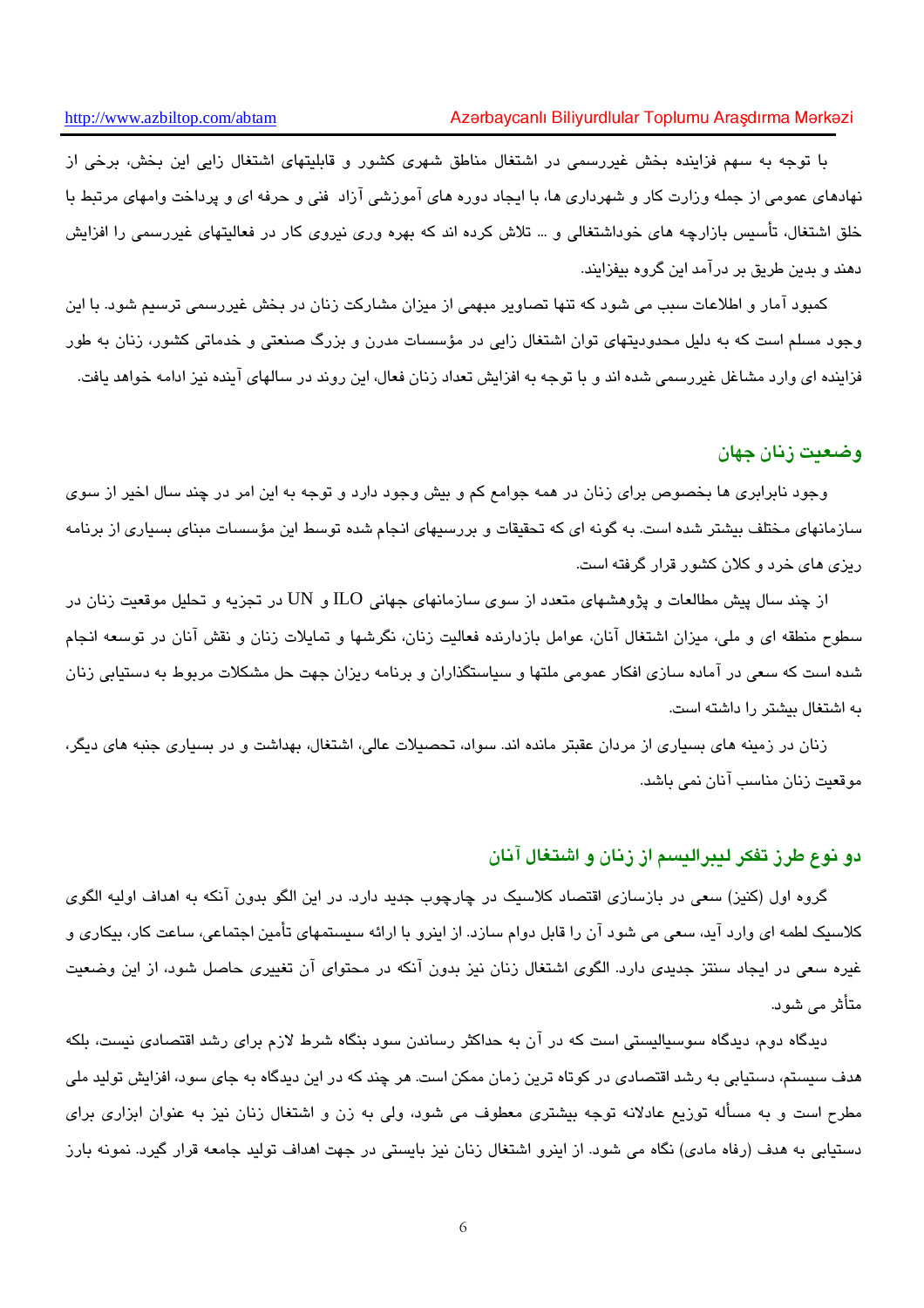آن، برنامه «اشتغال کامل» شوروی در دوره استالین و پس از آن است که حتی زنان متخصص دارای بچه کوچک مجبور به کار کردن بودند و تخطی از این کار مستوجب مجازاتهای کنفری بود.

# درای حذف نابرابریها چه باید کرد؟

در ایران و در بیشتر کشورهای در حال توسعه، یکی از نابرابریها در دسترسی به نیازهای اساسی جامعه را باید در تفاوت دسترسی زنان و مردان دانست. با توجه به دسترسی کمتر زنان به نیازهای اساسی و سهم واقعی اقتصادی بالای زنان در خانوار و همچنین سهم کم زنان در کسب درآمد واضح است که زنان باید از استراتژیهای محرومیت زدایی و کاهش محدودیتهای اجتماعی، اقتصادی و حقوق بهره مند شوند. به عبارت دیگر وظیفه دولت و جامعه این است که برای دسترسی همه افراد به نیازهای اساسی امکانات مساوی فراهم سازند. استراتژی مؤثر برای دستیابی به این هدف باید به طریقی تدوین شود که موجبات ارتقای وضعیت زنان را فراهم کند. استراتژیهایی که بهره وری تولید زنان را افزایش دهد قادر به حذف نابرابریها خواهد بود. دسترسی به تحصیلات همچنین پیشرفت تحصیلی (خصوصاً در مناطق روستایی) در مورد زنان کشورهای درحال توسعه محدودتر است. از اینرو تا هنگامیکه نابرابری سطح آموزش زنان و مردان کاهش نیابد، مشکل بتوان مشارکت زنان را در مشاغل بهره مند از درآمد بالا (تخصصی) و تصمیم گیری بالا ممکن ساخت. سیاستهای یکجانبه اگرچه ممکن است موجبات ارتقای نابالغانه زنان را فراهم سازد، ولی نه تنها کمکی به بهبود وضعیت زنان نخواهد کرد، بلکه در دراز مدت اعتماد به قابلیتهای زنان را در ارتقاء به مراحل تصمیم گیری و مدیریت سطوح بالا کاهش خواهد داد. از اینرو سیاست مناسب سیاستی است که امکانات دسترسی مساوی تمام افراد جامعه (زن و مرد) و بهره وری زنان را فراهم سازد. آموزش زنان از مهمترین این سیاستهاست.

### راه مقابله با بحران بازار کار

بدیهی است راه مقابله با بحران در بازار کار، تلاش در زمینه حذف موانع موجود بر سر راه حرکت پویای اقتصادی است. با سد کردن موقت راه ورود نیروهای بالقوه به بازار کار می توان در کوتاه مدت بحران را تخفیف داد، ولی این احتمال همچنان باقی خواهد ماند که در آینده بحران با شدت بیشتری ظاهر شود. براساس قانون اساسی جمهوری اسلامی ایران، حق مسلم زنان متخصص و تحصیل کرده ایران است که خواستار شغلی مناسب با توان و استعداد خود باشد.

تدوین یک استراتژی روشن، هماهنگ و یکپارچه برای بخشهای مختلف اقتصاد، حل مشکلاتی چون بی ثباتی در فضای سیاسی، اقتصادی، اجتماعی کشور، ایجاد محیط مناسب برای افزایش سرمایه گذاری، جذب سرمایه های داخلی و خارجی به سوی فعالیتهای مولد، توسعه توریسم، ایجاد تحرک در مناطق آزاد، کاربرد صحیح و سازگار سیاستهای پولی، ارزی و مالی توسط دستگاه اجرایی کارآمد و پرتحرک با خلق و حفظ رونق اقتصادی، قادر به حل مشکل بازار کار کشور خواهد شد.

محروم کردن اقتصاد از نیمی از سرمایه انسانی، برای کشورهایی که باید راهی سخت و طولانی را برای غلبه بر عقب ماندگی های خود طی کنند، قطعاً راه حلی عقلایی نخواهد بود.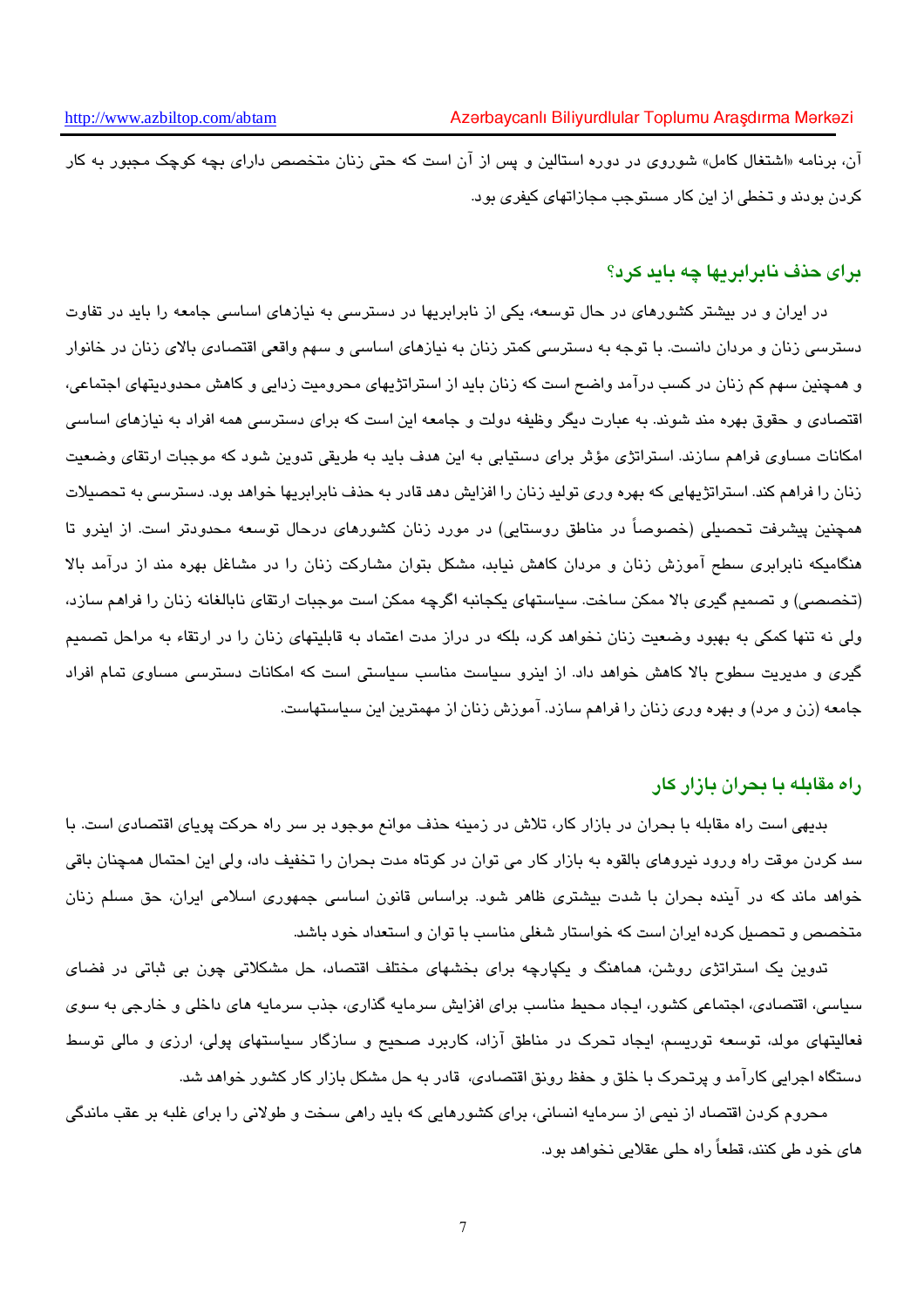#### Azərbaycanlı Biliyurdlular Toplumu Araşdırma Mərkəzi

باید سیاستهای مالی در جهت فرصتهای اشتغال و کاهش میزان بیکاری پنهان عمل کند. بدین منظور مخارج دولتی باید در مسیر طرحهای بالاتر اجتماعی و اقتصادی قرار گیرد که بیشتر کاربر و سرمایه اندوز است. این هزینه ها ایجاد اشتغال بیشتری می کند و بازدهی تولید را در بلند مدت افزایش می دهد. در کشورهای در حال توسعه با جمعیت روستایی بیشتر، دولت می تواند با اعمال برنامه های توسعه منطقه ای کارگران بیشتری را وارد این پروژه ها نماید و در منابع سرمایه صرفه جویی کند. دولت علاوه بر تعهدات خود در احداث بنگاههای تولیدی و دولتی، باید در مراحل اولیه روند توسعه اقتصادی به طور همزمان از اعطای اعتبار ارزان، تخفیفهای ویژه، معافیتهای مالیاتی و غیره سرمایه گذاران این بخش را تشویق کند.

در مناطق روستايي هدف اصلي بايد توسعه صنايع محلي از طريق تأمين سرمايه و تخصص و آموزش لازم باشد. سرمايه گذاریها در این زمینه ها با ایجاد فرصتهای اشتغال می تواند مشکل بیکاری این کشورها را تا حدی حل کند.

از آنجا که در کشورهای در حال توسه نرخ رشد جمعیت بسیار زیاد است هدف اقتصادی ایجاد اشتغال دقیقاً منطبق با جریان رشد اقتصادی کشور خواهد بود. رشد سریع اقتصادی تنها زمانی امکانپذیر است که نرخ رشد ایجاد امکانات اشتغال و نیز درآمد سرانه به مراتب بیشتر از نرخ رشد جمعیت باشد. بدین ترتیب باید تأکید بیشتری بر برنامه های تنظیم خانواده داشت. تا زمانی که رشد جمعیت کنترل نشده است، هدف افزایش ایجاد فرصتهای شغلی غیرممکن به نظر می رسد.

#### نتىجە گىرى

نیروی انسانی یکی از ذخایر مهم و باارزش کشورهای در حال توسعه می باشد. چنانچه این کشورها بتوانند نیروی انسانی را در جهت رشد و تعالی و تخصص بار آورند، با کشورهای صنعتی رقابت خواهند نمود.

زنان، این نیروی عظیم که انواع مختلف کارها را چه بطور رسمی و چه بطور غیررسمی انجام می دهند، چنانچه به استعداد بالقوه آنان توجه شود یکی از منابع سرمایه گذاری برای کشورهای درحال توسعه خواهند بود. در این کشورها سواد زنان ۵۰٪ مردان بوده و آنان یک سوم مردان از تحصیلات عالیه برخوردارند و نرخ مشارکتشان بطور متوسط ۵۰٪ مردان می باشد. این امر نشانگر آن است که در کشورهای در حال توسعه از این منبع عظیم استفاده بهینه صورت نمی گیرد.

میزان دستمزد پایین زنان نسبت به مردان و مشکلات و موانعی که برای آنان در آموزش و اشتغال وجود دارد، وضع را همچنان به ضرر و زبان ثبات می بخشد.

بطور نظری اگر کنش افراد را بصورت یک نظام در نظر بگیریم، رویکرد زنان به اشتغال خارج از خانه تحت تأثیر نظامهای فرهنگی، اجتماعی، سیاسی، اقتصادی و نظام شخصیتی آنان است. زیرا زنان به واسطه نقشهای محول خود انتظاراتی را باید پاسخگو باشند که از طریق جامعه پذیری در خانواده و مدرسه فرا گرفته اند و اگر اهداف یک جامعه متعالی بوده و رشد و توسعه افراد خود را در همه زمینه ها در نظر داشته باشد، باید وسایل و ابزارهای دستیابی به آن اهداف را نیز فراهم کند، در غیر اینصورت افراد برای انطباق و سازگاری راههایی را در پیش خواهند گرفت که در پایان رفتار به هنجار نبوده و برای ثبات جامعه مشکل به وجود خواهد آورد. زنان با اهداف جامعه مبنی بر نیاز به کار و فعالیت و تولید در کارخانه ها و کارگاهها و مؤسسه ها آشنا شده و با انگیزه های مختلف وارد کار می شوند. اتخاذ روشهای انطباق با شرایط جدید بر حسب ارزشهای درونی شده که از خانواده و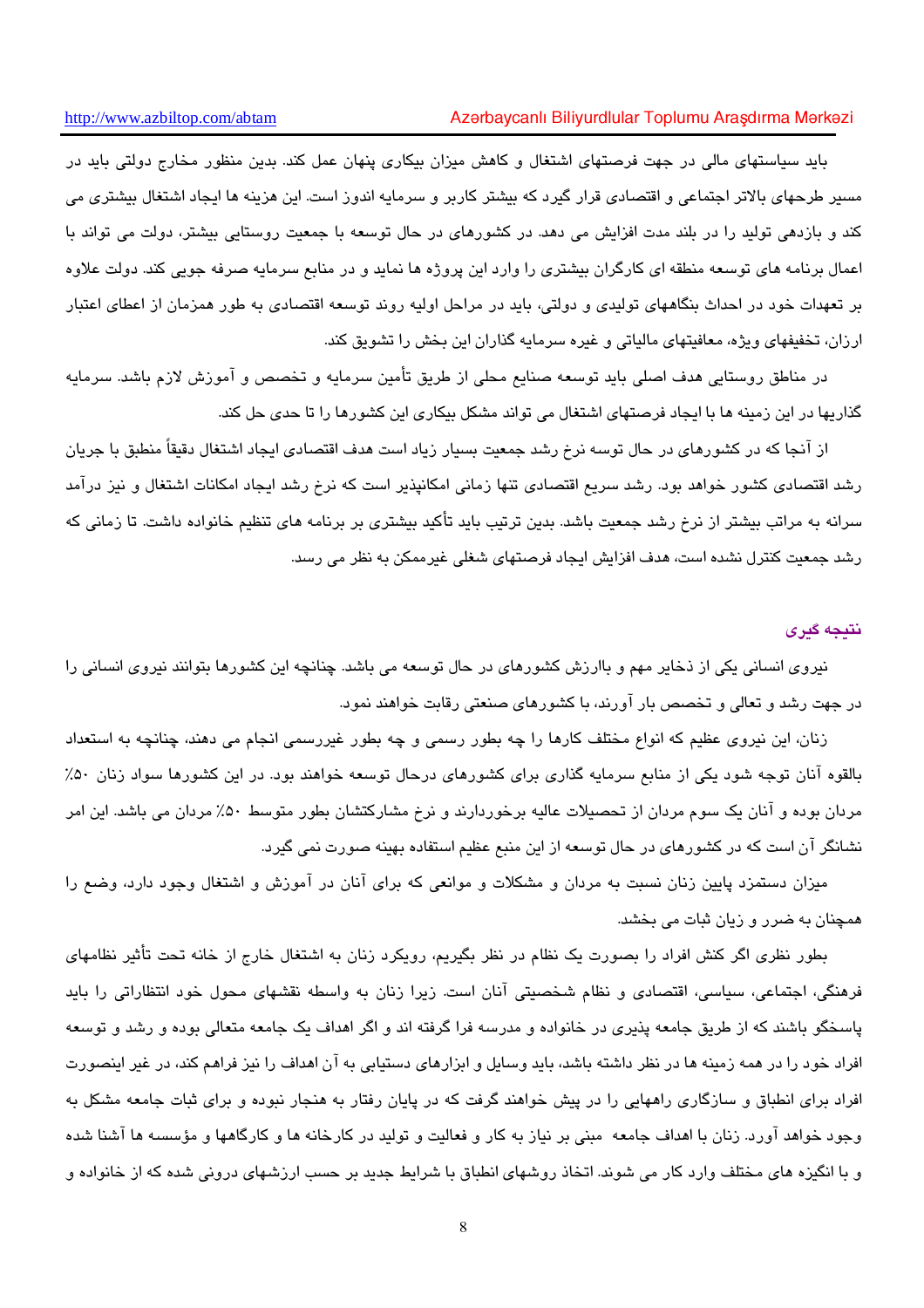محیط اجتماعی گرفته اند، متفاوت می باشد. الگوی رفتاری زنان برای همه جوامع یکسان نیست، هرچند که شرایط جسمی و فیزیولوژی آنان در همه جا مشابهتهای رفتاری را توجیه می نمایند. یکی از هنجارهای جوامع برای زنان تشکیل خانواده و ایفاء نقش مادری و همسرداری است. هرچه یک جامعه سنتی تر باشد به این نقشهای محول اهمیت بیشتر داده و آزادی عمل برای یافتن موقعیت بهتر در نقشهای اکتسابی را از افراد سلب می کند.

مطالعات و بررسیهای صورت گرفته نشان می دهد که هنوز افراد چه مرد و چه زن در پذیرش نقشهای جدید زنان تردید دارند. بسیاری از زنان اظهار می دارند که در ترکیب نقشهای خود در خانه و اشتغال بیرون از خانه دچار تضاد می شوند و چنانچه حمایت کافی از آنان نشود، ناچار کار بیرون از خانه را رها خواهند کرد.

غیر از مسائل درون خانواده مشکلات دیگری هم در زمینه شغل برای زنان وجود دارد. تبعیض شغلی که در همه کشورها کم و زیاد دیده می شود، عرصه کار و فعالیت را در عمل برای زنان محدود می کند. در پیش داوریها نسبت به کار زنان که باز هم از نظام ارزشی یک جامعه تأثیر می پذیرند، چنین آمده است که چون زنان از نظر جسمی ضعیفترند و مسئولیتهای مربوط به خانه و بچه ها را دارند، کارهای مهم و حساس و مشاغل مدیریتی را نمی توانند انجام دهند و چون ثبات شغلی ندارند، بنابراین در شرایط مساوی زن و مرد برای استخدام، مردان برتری دارند.

در بررسی که بر روی ۵۰ سازمان انجام گرفته است، طبق نظرخواهی از ۵۰ مدیر سطح بالای سازمانها، اکثریت بر انطباق کاری بیشتر زنان نسبت به مردان و وظیفه شناسی و تعهد آنان اذعان داشتند و نیمی از آنان از پرسنل زن راضی تر از پرسنل مرد بودند. با این حال در انتخاب افراد در رده های شغلی بالاتر در میان زنان و مردان با تحصیلات و تجربه مساوی مردان را ترجیح می دهند. این امر بقایای پیشداوریهای غلطی است که افراد علیرغم آگاهی و شناخت و بالا بودن سطح تحصیلاتشان هنوز به آنها عمل مي كنند و حتى فرزندان در يک خانواده سلطه پدر را به وضوح مشاهده مي كنند. از طريق وسايل ارتباط جمعي در نمايشها، فیلمها و همچنین در کتب درسی، در آموزش مستقیم و غیر مستقیم مردان را در کارهای بالاتر قرار می دهند و زنان را در کارهای پست تر و این تصویر ایجاد می شود که مشاغل سطح بالا و مدیریتی خاص مردان است و زنان نمی توانند در آنها به خوبی انجام وظیفه کنند. چنانچه کشوری بخواهد مسیر رشد و توسعه را در پیش گرفته و مشکلات را در این راه از پیش پا بردارد، باید به موانع اشتغال زنان توجه نماید. این موانع که طیف وسیعی از موانع فیزیولوژیکی، شخصیتی، فرهنگی، اجتماعی و اقتصادی را در بر می گیرد، شرایط خاصی را در اشتغال زنان به خصوص در کشورهای جهان سوم ایجاد نموده است. در این کشورها که اقتصادشان مبنی بر کشاورزی بود، مدت زیادی نیست که صنایع جدید در شهرهای آنها رشد نموده است. با این وجود، زنان از دیرباز در فعالیت کشاورزی در کنار سایر فعالیتهای خانه به دامداری، کشت دانه، پرورش حیوانات و طیور، درختکاری، تهیه میوه و سبزیجات و سایر مایحتاج خانواده مشغول بودند، ولی با این همه فعالیت، چون مزد دریافت نمی کردند، تولید آنها در درآمد ملی محاسبه نمی گردند. با رشد صنایع در شهرها شرایط جدید اشتغال مزد یگیری به وجود آمد که این شرایط گاهی متناسب با وضعیت فیزیولوژی زنان نبود. قوانین و مقرراتی برای کارگران زن وضع شده است و برای آنان در جهت کسب درجات عالیه، موانع اجتماعی وجود دارد. آموزش که از مسائل مهم رشد و توسعه است، به واسطه بعضی موانع فرهنگی برای زنان اهمیت داده نمی شود، مانند بزرگ نمودن تفاوتهای جسمی که این امر منشأ تفاوتهای روانی و شخصیتی گشته و از طریق جامعه پذیری در الگوهای رفتاری مؤثر واقع